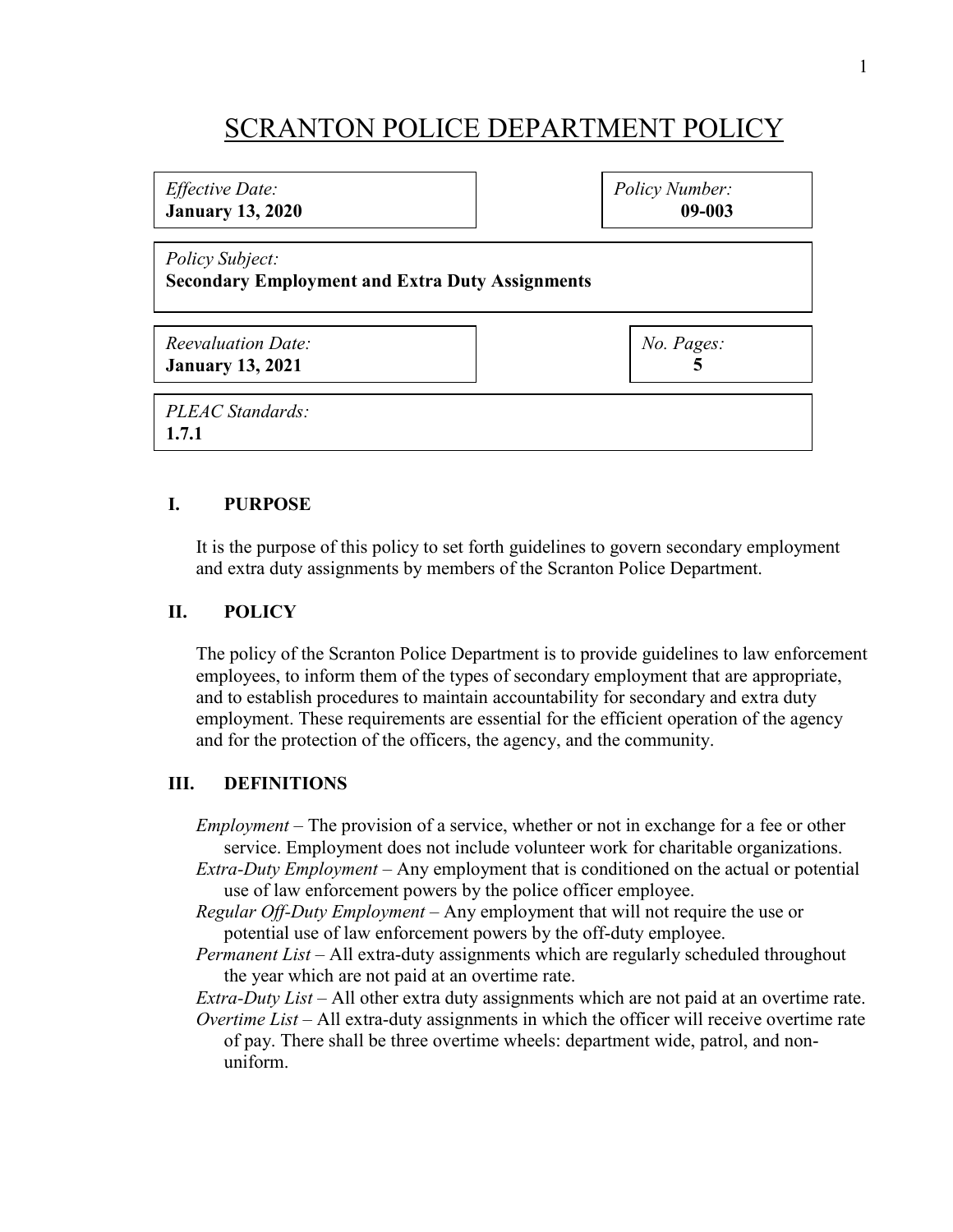#### **IV. PROCEDURE**

There are two types of off-duty employment in which an employee may engage:

- A. Regular Off-Duty Employment
	- 1. All regular off-duty employment by members of the Scranton Police Department shall be authorized by the Chief of Police.
	- 2. The Chief of Police or his/her designee will review members' off-duty employment to ensure adherence to this policy. The employment will be approved or revoked on the basis of this policy.
	- 3. Employees may engage in regular off-duty employment that meets the following criteria:
		- a. Employment of a non-police nature in which vested police powers are not a condition of employment; the work provides no real or implied law enforcement service to the employer and is not performed during assigned hours of duty.
		- b. Employment that presents no potential conflict of interest between duties as a law enforcement officer and duties for the secondary employer. Some examples of employment representing a conflict of interest include, but are not limited to, the following:
			- 1) Officers who work as a process server, repossessor, or bill collector, towing of vehicles which fall under the authority of the current City of Scranton towing contract, or any other employment in which police authority might be used to collect money or merchandise for private purposes.
			- 2) Work involving personnel investigations for the private sector or any employment that might require the police officer to have access to police information, files, records, or services as a condition of employment.
			- 3) Employment using the police uniform in the performance of tasks other than those of a police nature.
			- 4) Employment that assists (in any manner) the case preparation for the defense in any criminal action or for either side in any civil action or proceeding.
			- 5) Officers who work for a business or labor group that is on strike.
		- c. Employment that does not constitute a threat to the status or dignity of law enforcement as a professional occupation. Examples of employment that constitute such a threat and shall be denied include, but are not limited to;
			- 1) Establishments that sell pornographic books or magazines, sexual devices or videos, or that otherwise provide entertainment or services of a sexual nature.
			- 2) Any gambling establishment within our jurisdiction.
		- d. Employees may not work as a "Bouncer", "Bodyguard" or in any other private security fashion for any establishment or individual(s).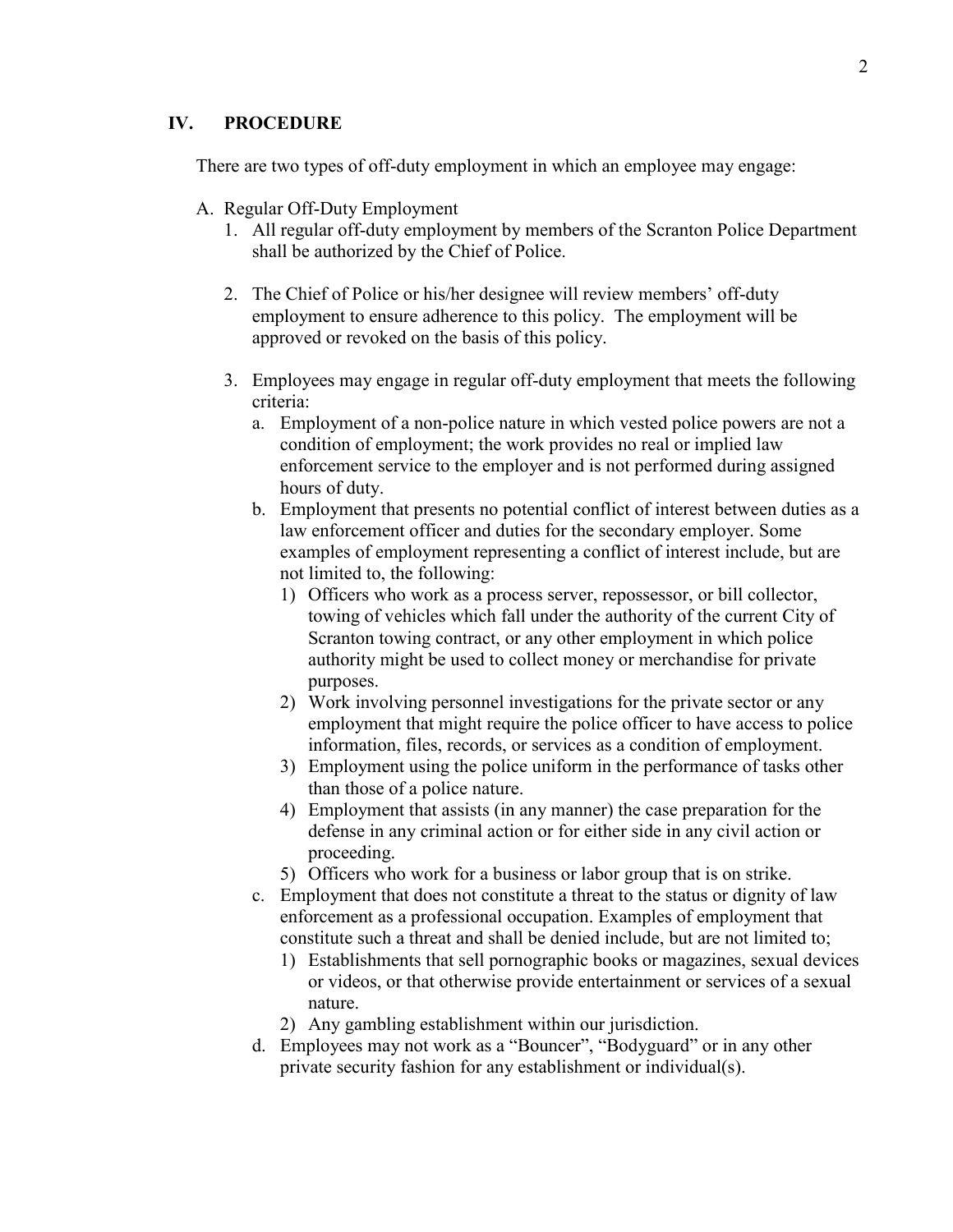B. Extra-Duty Employment

All extra-duty employment by members of the Scranton Police Department shall be authorized by the Chief of Police. All extra-duty employment shall also be coordinated by the Administrative Assistant to the Chief of Police or by another individual designated by the Chief of Police. Police Officers may engage in extraduty employment as follows:

- 1. Where a government, profit-making, or not-for-profit entity has an agreement with the Scranton Police Department for Police Officers in uniform who are able to exercise their police duties.
- 2. Types of extra-duty services that may be considered for contracting are as follows:
	- a. Traffic control and pedestrian safety
	- b. Crowd control
	- c. Security and protection of life and property
	- d. Routine law enforcement for public authorities
	- e. Plainclothes assignments
- 3. The following shall apply to all extra-duty assignments:
	- a. All extra-duty assignments shall be assigned by the Administrative Assistant to the Chief of Police or by another individual designated by the Chief of Police. Officers shall not work extra-duty assignments that have not been authorized by the Chief of Police or assigned by his/her designee.
	- b. Extra-duty assignments are available to all officers that have completed the FTO Program. Officers that are currently in the FTO Program can only work extra-duty assignments if the extra-duty assignment(s) calls for more than one officer and at least one of those officers is a supervisor or any certified FTO Officer. In that case the trainee will be directly supervised by the ranking officer while working the extra-duty assignment. Officers currently on disability leave, sick leave, suspension and/or administrative leave are not eligible for extra-duty assignments. Whenever an officer calls off sick for his or her regularly scheduled shift he or she is not eligible to work extra duty again for twenty-four (24) hours from the time of the start of said shift he or she is calling off sick from.
	- c. All payments for extra-duty services rendered shall be payable to the City of Scranton. Officers shall not directly accept payment from an employer for services rendered unless it is prior approved by the Chief of Police.
	- d. Officers working extra-duty assignments shall maintain the same standards of personal appearance, conduct, and performance as if they were on regular duty. The full uniform of the day shall be worn on extra-duty assignments unless otherwise specified by the Chief of Police or his/her designee.
	- e. Officers may not work a plain clothes extra-duty assignment without the prior approval of the Chief of Police or his/her designee.
	- f. Prior to beginning an extra-duty assignment officers shall call into service, via the radio, and notify the desk officer indicating the following:
		- 1) In service status,
		- 2) Micro code number,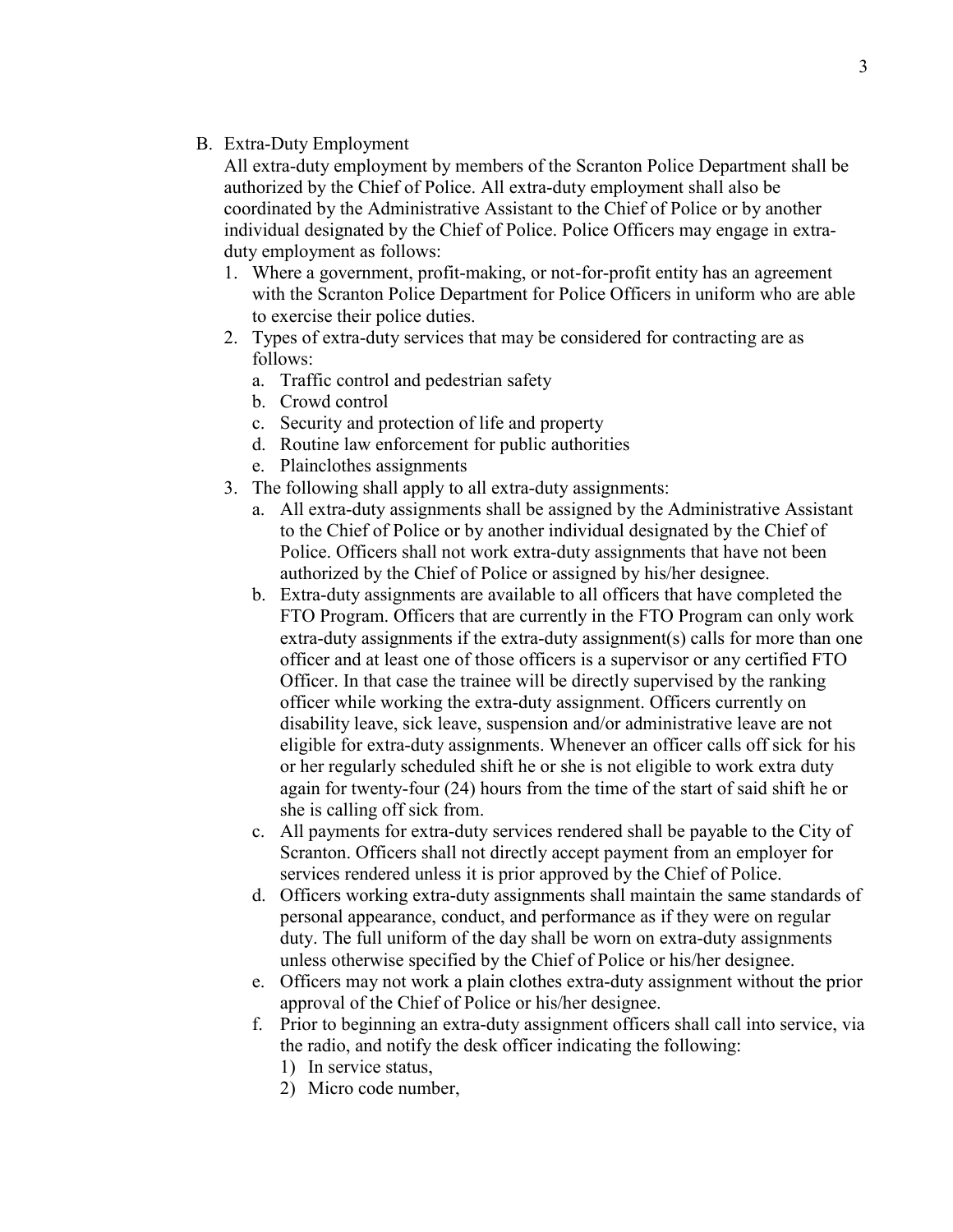- 3) Hours of scheduled assignment (if known),
- 4) Location of assignment
- g. Departmental written directives, policies and procedures shall be applicable to all officers engaged in law enforcement related extra-duty assignments.
- h. If an incident or a call for service originates at the extra-duty site, the extraduty officer shall be responsible for all law enforcement functions and related incident reports relating to that incident and/or call for service.
- i. All officers working extra-duty shall be subject to the same report writing requirements as outlined in departmental policies and procedures.
- j. If an officer cannot attend a job that they have previously committed to and its prior to 1500 hours the previous business day the extra-duty officer shall be contacted. The assignment will be filled in proper rotation using the respective list by the extra-duty officer. If the extra-duty officer is not working and/or cannot be contacted the committed officer is responsible for filling the assignment.
- k. When an officer fills in an as a replacement officer, the replacement officer shall send a DMS message to the extra-duty officer notifying him/her of the change. The replacement officer will then be skipped and listed as worked in the next rotation on the respective list.
- l. School Resource Officers shall get the first offer to work all extra duty assignments at their respective school. The SRO will then be skipped and listed as worked in the next rotation on the respective list.
- m. Once committed to an extra-duty assignment an officer shall not work another assignment (including shift overtime) without finding a replacement officer for the committed assignment.
- n. Any officer working a permanent extra-duty assignment who fails to show for three (3) consecutive weeks will be removed from that assignment and it will be filled using the permanent list.
- o. An officer scheduled to work an extra-duty assignment cannot be mandated to fill another assignment without the approval of the Captain.
- p. When a permanent extra-duty assignment is eliminated during a calendar year the effected officer will have the ability to "bump" into another permanent job by seniority.
- q. During a bid cycle if an officer voluntarily leaves their bid said officer will not be permitted to bump into another permanent extra-duty assignment. Officers that are bumped during a bid cycle may bump into another permanent extraduty job.
- r. When an officer is cancelled for an extra-duty assignment from the extra-duty and/or overtime list he/she will be put back up on the respective list. The officer cannot bump an already scheduled officer.
- s. No officer can compensate another officer for working their scheduled extraduty assignment, and all extra-duty assignments must be assigned through the extra-duty officer.
- t. All permanent extra-duty assignments will take effect with the department changeover.